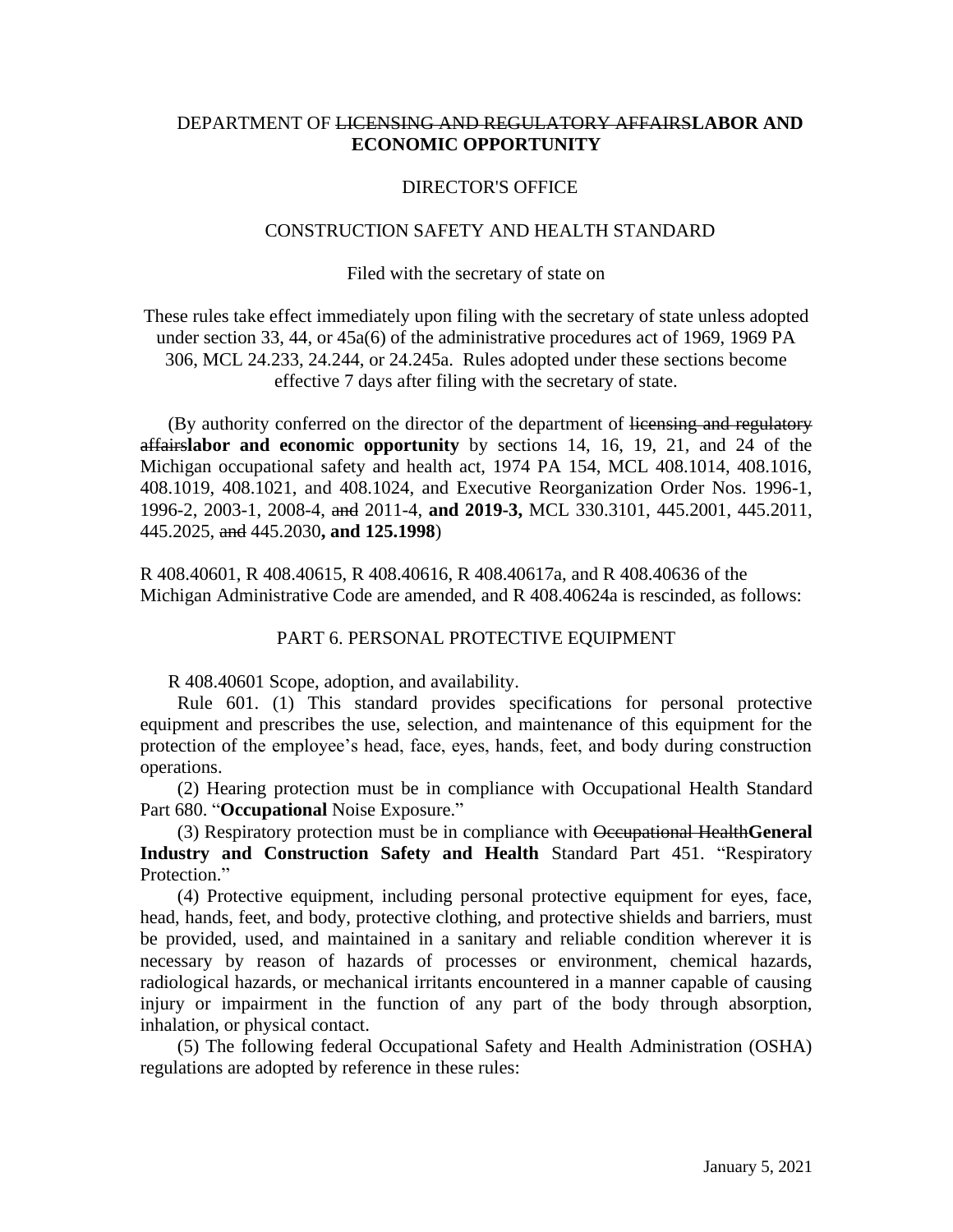(a) 29 CFR 1926.28 "Personal protective equipment," as in effect as of the effective date of these rules.

(b) 29 CFR 1926.95 "Criteria for personal protective equipment," as amended November 15, 2007.

(c)**(b)** 29 CFR 1926.100 "Head protection," as amended July 23, 2012.

(d)**(c)** 29 CFR 1926.102 "Eye and face protection," as amended March 25, 2016.

 (e)**(d)** 29 CFR **1926.97 "Electrical protective equipment," as amended July 10, 2014**1926.106 "Working over or near water," as in effect as of the effective date of these rules.

(f)**(e)** 29 CFR **1926.105 "Safety nets," as amended August 2, 1995**1910.136 "Foot protection," as amended July 10, 2014.

 (6) A reference to 29 CFR part 1926, subpart E "Personal Protective and Life Saving Equipment," means the following standards:

 (i)**(a)** Construction Safety and Health Standard Part 6. "Personal Protective Equipment."

(ii)**(b)** Occupational Health Standard Part 680. "**Occupational** Noise Exposure."

 (iii)**(c)** Occupational Health**General Industry and Construction Safety and Health** Standard Part 451. "Respiratory Protection."

(7) The adopted federal regulations have the same force and effect as a rule promulgated under the Michigan occupational safety and health act, 1974 PA 154, MCL 408.1001 to 408.1094.

 (8) The American National Standard Institute ANSI Standard Z-41 "Personal Protection - Protective Footwear," 1991 edition, is adopted by reference in these rules. This standard is available at the Document Center, Inc., Customer Service, 121 Industrial Road, Suite 8, Belmont, California 94002, USA, telephone: (650) 591-7600 or via the internet at the company's website, [www.document-center.com,](http://www.documentcenter.com/) at a cost as of the time of adoption of these rules of \$49.95.

(9) The OSHA regulations adopted in these rules are available from the United States Department of Labor, Occupational Safety and Health Administration website, www.osha.gov, at no charge, as of the time of adoption of these rules.

 (10) The standards adopted in these rules are available for inspection at the Department of Licensing and Regulatory Affairs**Labor and Economic Opportunity**, MIOSHA, Regulatory Services**Standards and FOIA** Section, 530 West Allegan Street, P.O. Box 30643**30645**, Lansing, Michigan, 48909-8143**48909-8145**.

 (11) The standards adopted in these rules may be obtained from the publisher or the Department of Licensing and Regulatory Affairs**Labor and Economic Opportunity**, MIOSHA, Regulatory Services**Standards and FOIA** Section, 530 West Allegan Street, P.O. Box 30643**30645**, Lansing, Michigan, 48909-8143**48909-8145**, at the cost charged in this rule, plus \$20.00 for shipping and handling.

 (12) The following Michigan Occupational Safety and Health Administration (MIOSHA) standards are referenced in these rules. Up to 5 copies of these standards may be obtained at no charge from the Michigan Department of Licensing and Regulatory Affairs**Labor and Economic Opportunity**, MIOSHA, Regulatory Services**Standards and FOIA** Section, 530 West Allegan Street, P.O. Box 30643**30645**, Lansing, Michigan, 48909-8143**48909-8145** or via the internet at the following website: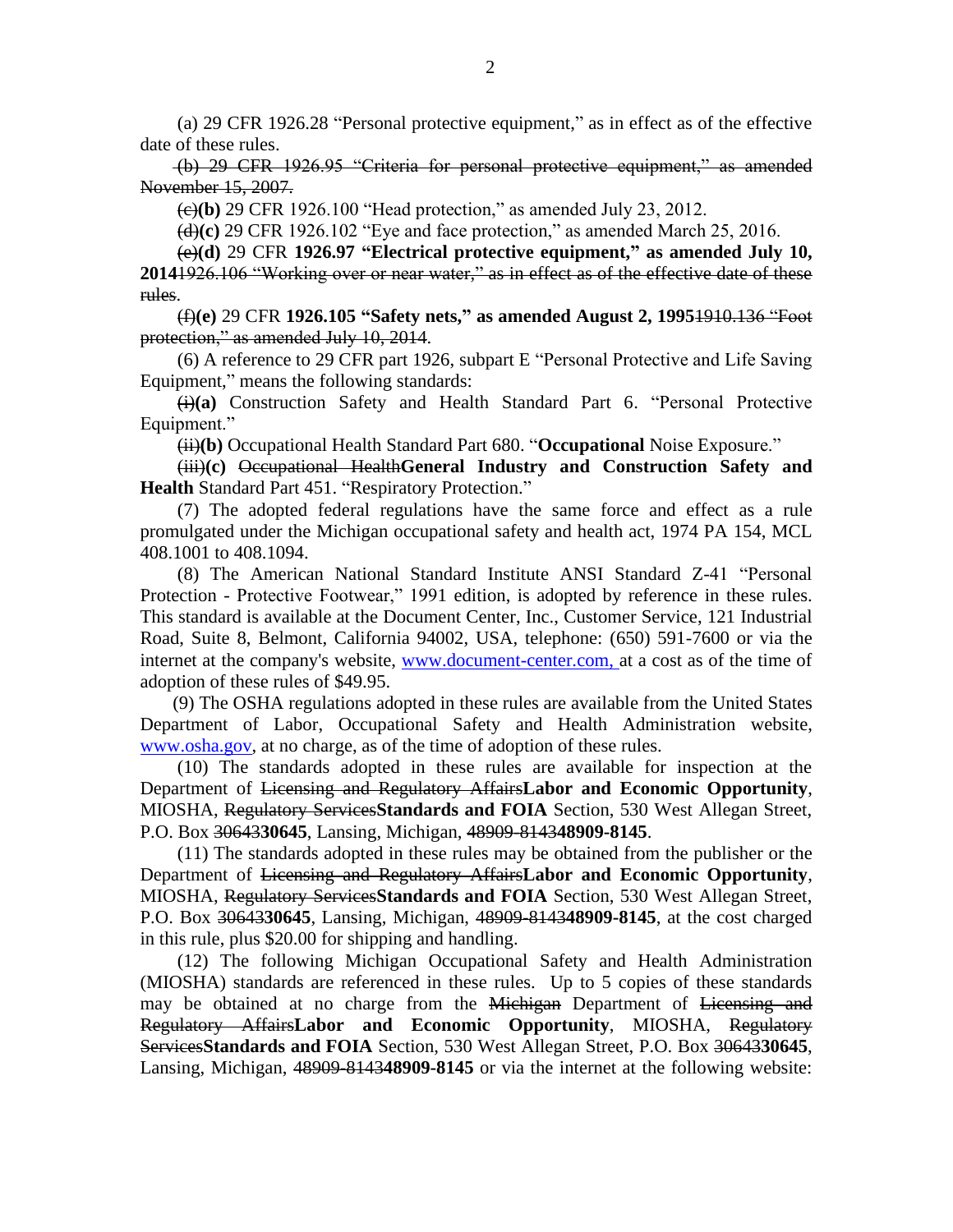[www.michigan.gov/mioshastandards.](http://www.michigan.gov/mioshastandards) For quantities greater then**than** 5, the cost, as of the time of adoption of these rules, is 4 cents per page.

 (a) Construction Safety Standard Part 45. "Fall Protection," R 408.44501 to R 408.44502.

 (b) Occupational Health**General Industry and Construction Safety and Health** Standard Part 451. "Respiratory Protection," R 325.60051 to R 325.60052.

 (c) Occupational Health Standard Part 680. "Occupational Noise Exposure," R 325.60131.

R 408.40615 Definitions, H to R.

Rule 615. (1) "Helmet," also called a hard hat or cap, means a device that is worn on the head and that is designed to provide limited protection against impact, flying particles, or electric shock.

**(2) "Lanyard" means a rope, suitable for supporting 1 person. One end is fastened to a safety belt or harness and the other end is secured to a substantial object or a safety line.**

**(3) "Lifeline" means a rope, suitable for supporting 1 person, to which a lanyard or safety belt (or harness) is attached.**

(2)**(4)** "Manufacturer" means a business entity that marks or directs the permanent marking of the components or complete devices as compliant with this standard and sells them as compliant.

(3)**(5)** "Metatarsal guards" mean guards that are designed to protect the top of the foot from the toes to the ankle over the instep of the foot. These guards may be attached to the outside of shoes.

(4)**(6)** "O.D." means optical density and refers to the light refractive characteristics of a lens.

(5)**(7)** "Protective footwear" means footwear that is designed, constructed, and classified to protect the wearer from a potential hazard or hazards.

(6)**(8)** "Radiant energy" means energy that travels outward in all directions from its sources.

R 408.40616 Definitions, S, T.

Rule 616. **(1) "Safety belt" means a device, usually worn around the waist which, by reason of its attachment to a lanyard and lifeline or a structure, will prevent a worker from falling.**

(1)**(2)** "Safety line" means a device used for emergency rescue work.

(2)**(3)** "Sanitizing" means an act or process of destroying organisms that may cause disease.

(3)**(4)** "Shell" means the portion of welding helmet or handshield that covers the wearer's face and is the part of a helmet which includes the outermost surface.

(4)**(5)** "Toe guards" means the guards that fit over the toes of regular shoes to protect the toes from impact and compression hazards. These guards may be attached to the outside of shoes.

PAYMENT FOR PERSONAL PROTECTIVE EQUIPMENT.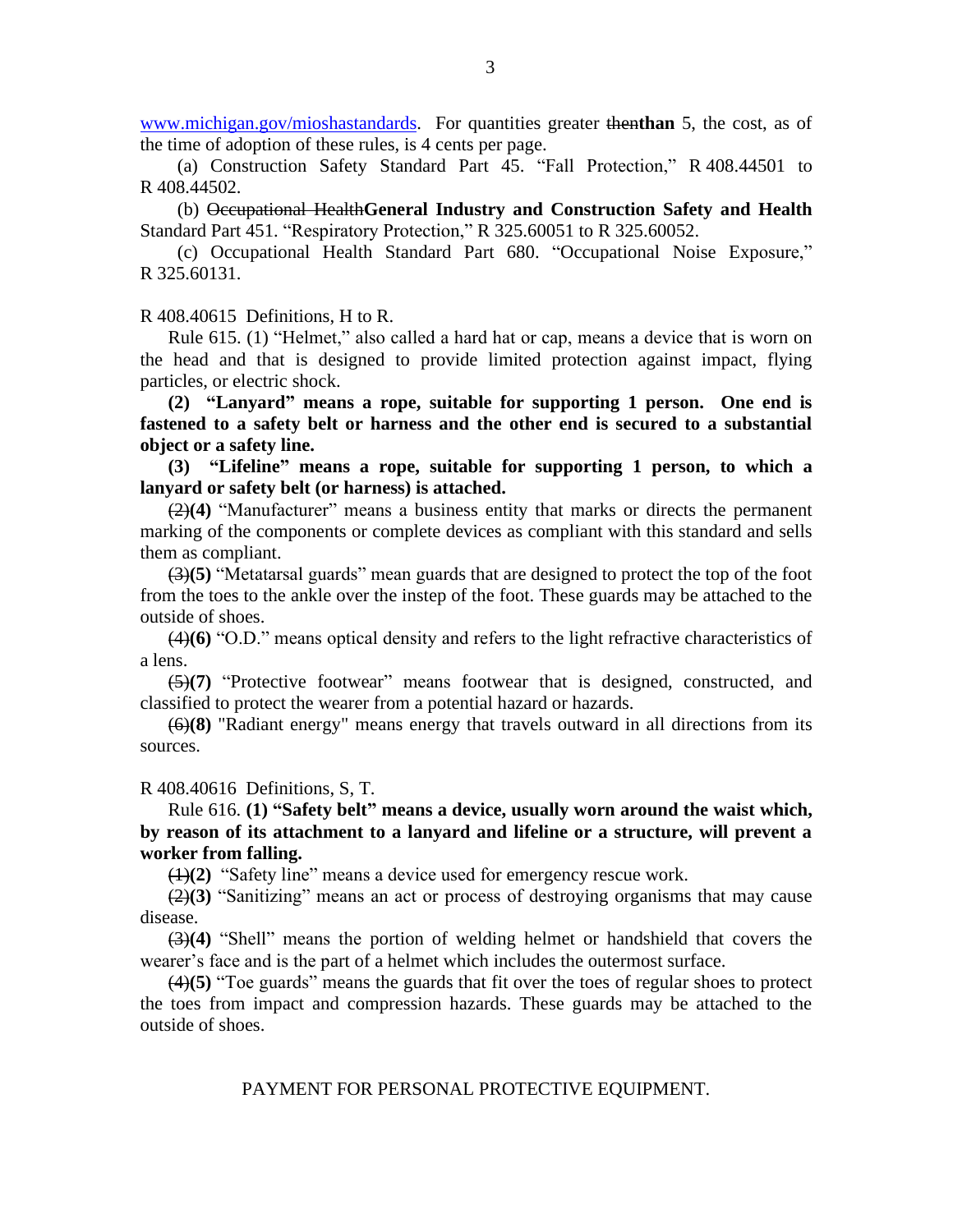R 408.40617a Payment for personal protective equipment (PPE).

Rule 617a. (1) An employer shall provide at no cost to employees the personal protective equipment necessary to protect against hazards that the employer is aware of as a result of any required assessments.

(2) An employer shall pay for replacement PPE, as necessary, under either of the following conditions:

(a) When the PPE no longer provides the protection it was designed to provide.

(b) When the previously provided PPE is no longer adequate or functional.

(3) When an employee has lost or intentionally damaged the PPE issued to him or her, an employer is not required to pay for its replacement and may require the employee to pay for its replacement.

(4) An employer is not required to pay for prescription safety eyewear with removable or permanent sideshields as long as the employer provides safety eyewear that fits over an employee's prescription lenses.

(5) An employer is not required to pay for non-specialty prescription safety eyewear, provided that the employer permits these items to be worn off the job-site.

(6) An employer is not required to pay for non-specialty safety-toe protective footwear, including steel-toe shoes or steel-toe boots, provided that the employer permits these items to be worn off the job-site.

(7) **When the employer provides metatarsal guards and allows the employee, at his or her request, to use shoes or boots with built-in metatarsal protection, the employer is not required to reimburse the employee for the shoes or boots.**An employer shall provide, at no cost to employees, metatarsal guards attachable to shoes when metatarsal protection is necessary, when both of the following apply:

(a) If metatarsal protection is necessary and an employer requires employees to use metatarsal shoes instead of detachable guards, then the employer shall provide the metatarsal shoe at no cost to the employee.

(b) If an employer provides metatarsal guards and allows the employee, at his or her request, to use shoes or boots with built-in metatarsal protection, then the employer is not required to pay for the metatarsal shoes or boots.

(8) An employer is not required to pay for either of the following:

(a) Everyday clothing, which includes any of the following:

(i) Long-sleeve shirts.

(ii) Long pants.

(iii) Street shoes.

(iv) Normal work boots.

(v) Ordinary clothing.

(vi) Skin creams.

(b) Other items used solely for protection from weather, which includes any of the following:

(i) Winter coats.

(ii) Jackets.

(iii) Gloves.

(iv) Parkas.

(v) Rubber boots.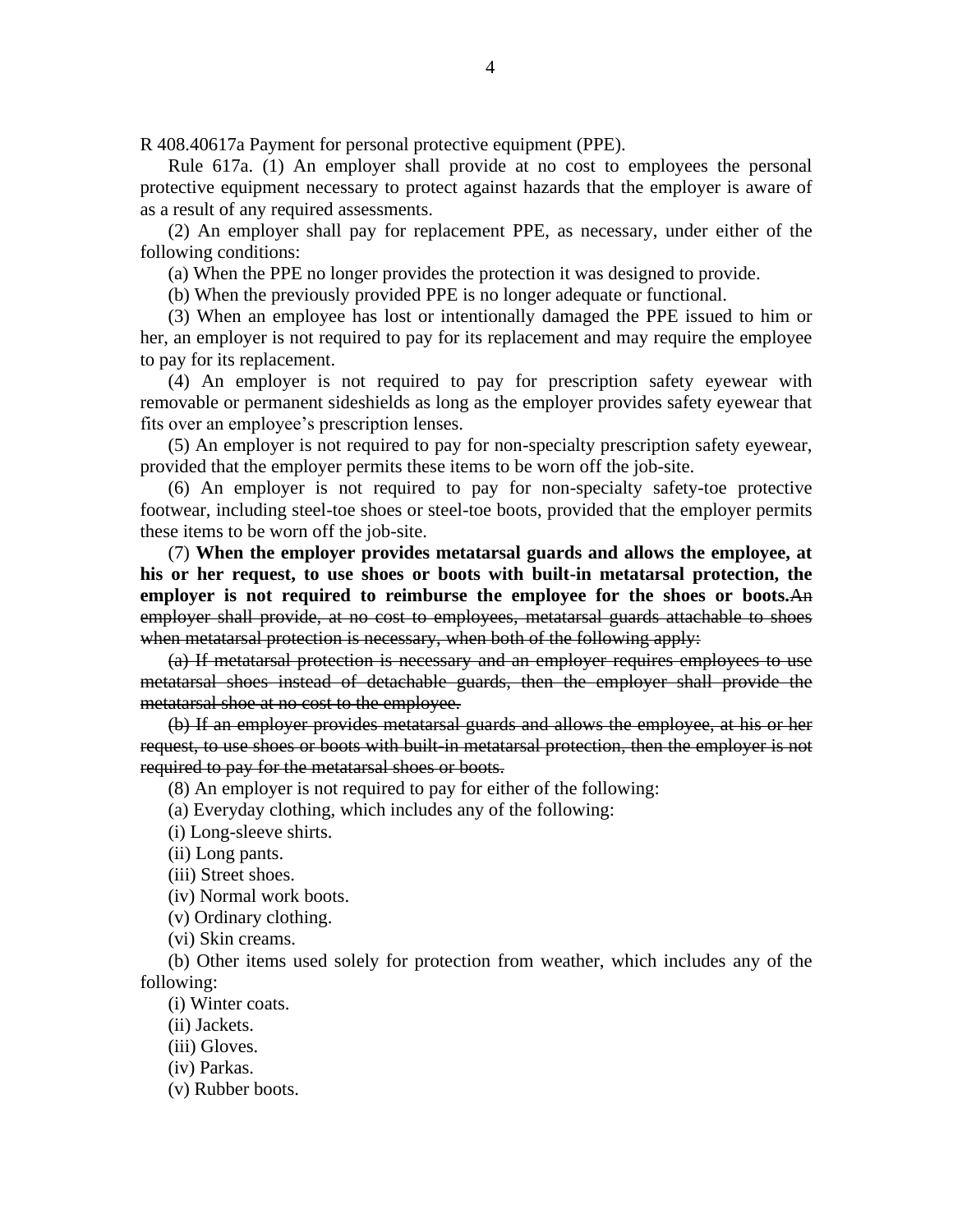(vi) Hats.

(vii) Raincoats.

(viii) Ordinary sunglasses.

(ix) Sunscreen.

(9) An employer shall pay for protection when ordinary weather gear is not sufficient to protect an employee and special equipment or extraordinary clothing is needed to protect the employee from unusually severe weather conditions. Clothing used in artificially-controlled environments with extreme hot or cold temperatures, such as freezers, is not considered part of the weather gear exception.

(10) All of the following apply to upgraded and personalized PPE:

(a) An employer is not required to pay for PPE requested by an employee that exceeds the PPE requirements, provided that the employer provides PPE that meets the standards at no cost to the employee.

(b) If an employer allows an employee to acquire and use upgraded or personalized PPE, then the employer is not required to reimburse the employee for the equipment, provided that the employer has provided adequate PPE at no cost to the employee.

(c) An employer shall evaluate an employee's upgraded or personalized PPE to ensure that it is in compliance with all of the following:

(i) Adequate to protect from hazards present in the workplace.

(ii) Properly maintained.

(iii) Kept in a sanitary condition.

(11) When the provisions of another MIOSHA standard specify whether the employer shall pay for specific equipment, the payment provisions of that standard prevails.

#### WELDING PROTECTION

R 408.40624a Welding protection**Rescinded**.

 Rule 624a (1) Table 2 shall be used as a guide for the selection of the proper shade numbers of filter lenses or plates used in welding.

 (2) When an employee is welding and using a welding shield, the shield shall incorporate a safety glass feature with a flip-up filter lens or the employee shall wear safety glasses with side shields or goggles under the shield when the shield is raised and is exposed to flying objects.

 (3) Shades more dense than those listed in Table 2 may be used to suit the individual's needs.

(4) Table 2 reads as follows:

| Table 2<br>Filter Lens Shade Numbers for Protection Against Radiant Energy      |                 |
|---------------------------------------------------------------------------------|-----------------|
| Welding operation                                                               | Shade<br>number |
| Shielded metal-arc welding 1/16-, 3/32-, 1/8-, 5/32-inch diameter<br>electrodes |                 |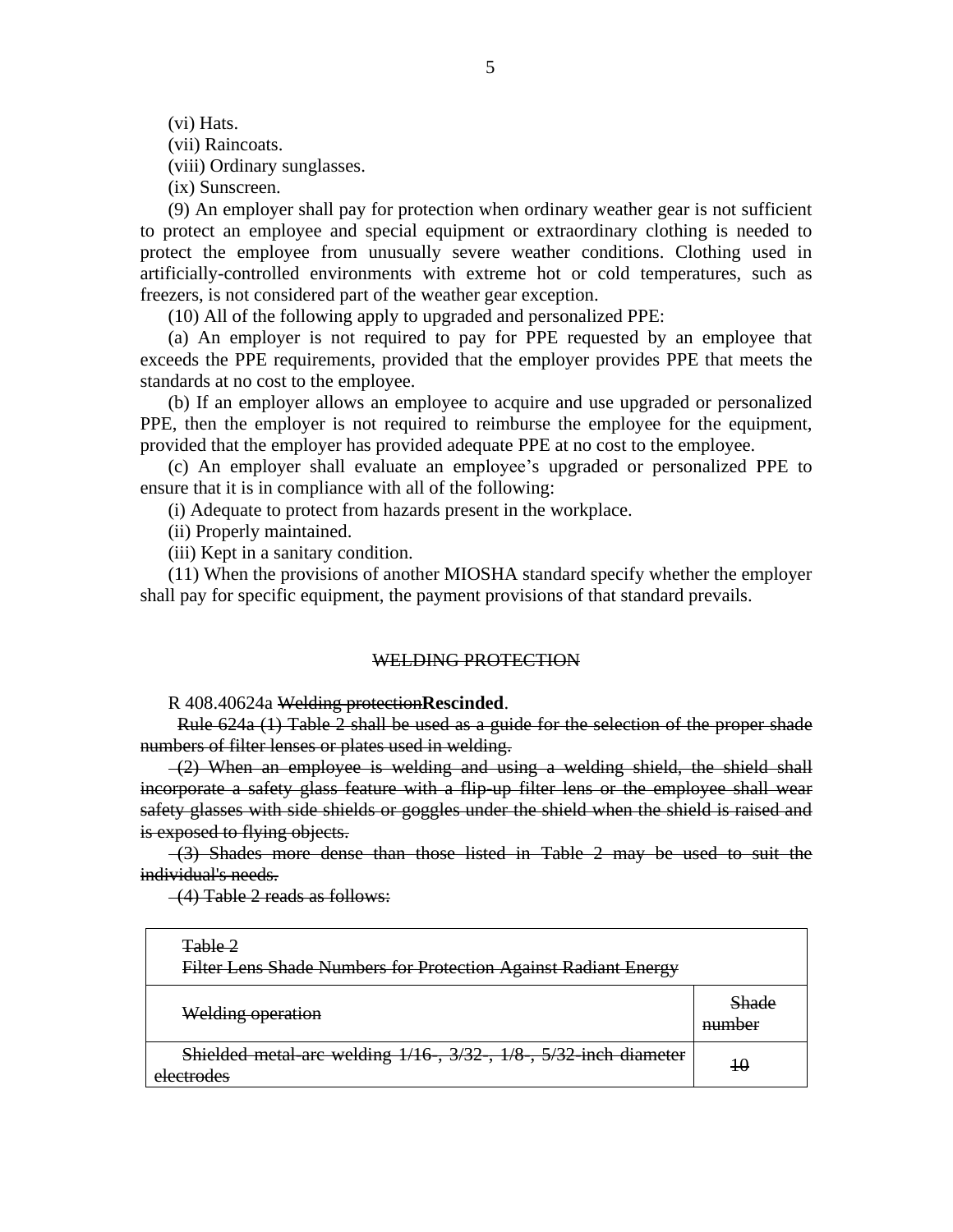| Gas-shielded are welding (non-ferrous) $1/16$ , $3/32$ , $1/8$ ,<br>5/32-inch diameter electrodes | $\overline{11}$             |
|---------------------------------------------------------------------------------------------------|-----------------------------|
| Gas-shielded arc welding (ferrous) 1/16-, 3/32-, 1/8-, 5/32-inch<br>diameter electrodes           | 12                          |
| Shielded metal-arc welding 3/16, 7/32, 1/4-inch diameter<br>electrodes                            | 12                          |
| 5/16, 3/8 inch diameter electrodes                                                                | 14                          |
| Atomic hydrogen welding                                                                           | $+0-14$                     |
| Carbon-are welding                                                                                | 44                          |
| Soldering                                                                                         | $\overline{2}$              |
| <b>Torch brazing</b>                                                                              | $3-0f$                      |
| Light cutting, up to 1 inch                                                                       | $\frac{3 \text{ or } 4}{ }$ |
| Medium cutting, 1 inch to 6 inches                                                                | $4-0.5$                     |
| Heavy cutting, over 6 inches                                                                      | $5-0.6$                     |
| Gas welding (light), up to 1/8-inch                                                               | $4\text{ or } 5$            |
| Gas welding (medium), 1/8-inch to 1/2-inch                                                        | $\frac{5 \text{ or } 6}{ }$ |
| Gas welding (heavy), over 1/2-inch                                                                | $6-0$                       |

#### **WORKING OVER OR NEAR WATER**

R 408.40636 Working over or near water.

Rule 636. (1) Where a possibility of drowning exists, each employee working over or adjacent to water shall wear a life jacket or buoyant work vest. The life jacket or buoyant vest shall bear a label, "U.S. Coast Guard approved."

(2) Before **and after** each use, a competent person shall inspect the life jacket or buoyant vest for defects which might alter its strength or buoyancy. Defective units shall not be used.

(3) A ring buoy with not less than 90 feet of safety line shall be provided and shall be readily available for rescue operations. The distance between the buoys shall not be more than 200 feet.